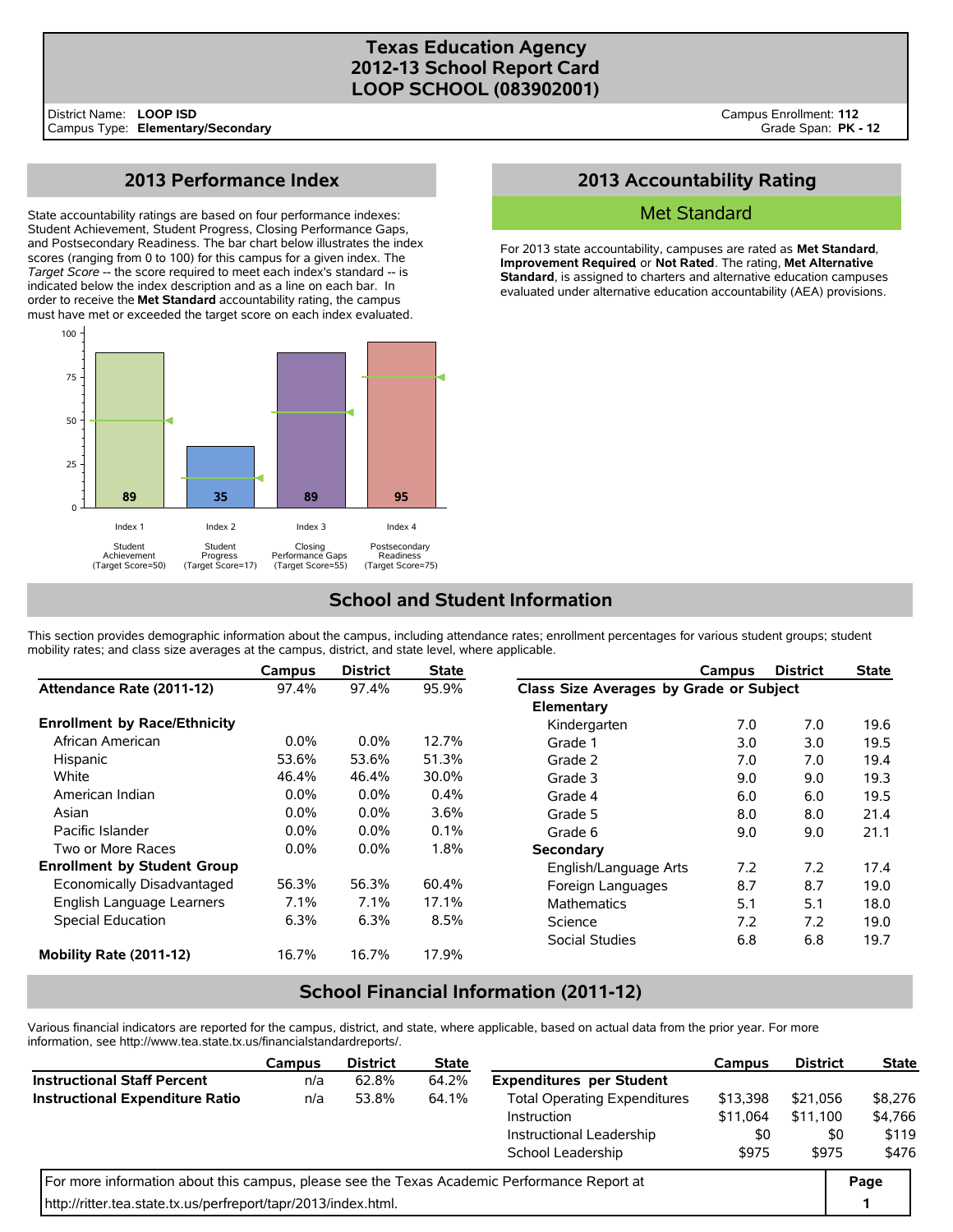**Texas Education Agency 2012-13 School Report Card**

### **LOOP SCHOOL (083902001) LOOP ISD**

|                                                                                            |      | <b>State</b> |        | All     | African<br>District Students American | Hispanic | White  | American<br>Indian | Asian | <b>Pacific</b><br>Islander | Two or<br>More<br>Races  | Econ<br><b>Disadv</b> |
|--------------------------------------------------------------------------------------------|------|--------------|--------|---------|---------------------------------------|----------|--------|--------------------|-------|----------------------------|--------------------------|-----------------------|
| STAAR Percent at Phase-in 1 Level II or Above (Sum of All Grades Tested)                   |      |              |        |         |                                       |          |        |                    |       |                            |                          |                       |
| All Subjects                                                                               | 2013 | 77%          | 89%    | 89%     | $\overline{\phantom{a}}$              | 87%      | 92%    |                    |       |                            |                          | 86%                   |
|                                                                                            | 2012 | 77%          | 88%    | 88%     |                                       | 77%      | 97%    |                    |       |                            |                          | 85%                   |
|                                                                                            |      |              |        |         |                                       |          |        |                    |       |                            |                          |                       |
| Reading                                                                                    | 2013 | 80%          | 91%    | 91%     | $\overline{\phantom{a}}$              | 88%      | 94%    |                    |       |                            |                          | 89%                   |
|                                                                                            | 2012 | 79%          | 92%    | 92%     |                                       | 83%      | 100%   |                    |       |                            | $\overline{a}$           | 91%                   |
|                                                                                            |      |              |        |         |                                       |          |        |                    |       |                            |                          |                       |
| <b>Mathematics</b>                                                                         | 2013 | 79%          | 89%    | 89%     | $\overline{\phantom{a}}$              | 85%      | 94%    |                    |       |                            |                          | 84%                   |
|                                                                                            | 2012 | 77%          | 92%    | 92%     |                                       | 86%      | 97%    |                    |       |                            | $\overline{a}$           | 91%                   |
|                                                                                            |      |              |        |         |                                       |          |        |                    |       |                            |                          |                       |
| Writing                                                                                    | 2013 | 63%          | 78%    | 78%     | $\overline{\phantom{a}}$              | 76%      | 80%    |                    |       |                            | $\overline{\phantom{a}}$ | 80%                   |
|                                                                                            | 2012 | 67%          | 85%    | 85%     |                                       | 63%      | 100%   |                    |       |                            | $\overline{a}$           | 67%                   |
|                                                                                            |      |              |        |         |                                       |          |        |                    |       |                            |                          |                       |
| Science                                                                                    | 2013 | 82%          | 92%    | 92%     | $\overline{\phantom{a}}$              | 94%      | 91%    |                    |       |                            | $\overline{\phantom{a}}$ | 82%                   |
|                                                                                            | 2012 | 80%          | 89%    | 89%     |                                       | 76%      | 100%   |                    |       |                            |                          | 89%                   |
|                                                                                            |      |              |        |         |                                       |          |        |                    |       |                            |                          |                       |
| Social Studies                                                                             | 2013 | 76%          | 94%    | 94%     | $\overline{\phantom{a}}$              | 94%      | 95%    |                    |       |                            | $\overline{\phantom{a}}$ | 93%                   |
|                                                                                            | 2012 | 79%          | 71%    | 71%     |                                       | 50%      | 83%    |                    |       |                            |                          | 62%                   |
|                                                                                            |      |              |        |         |                                       |          |        |                    |       |                            |                          |                       |
| <b>STAAR Percent Met or Exceeded Progress</b>                                              |      |              |        |         |                                       |          |        |                    |       |                            |                          |                       |
| Reading                                                                                    | 2013 | 62%          | 71%    | 71%     |                                       | 55%      | 91%    |                    |       |                            |                          | n/a                   |
| Mathematics                                                                                | 2013 | 59%          | 60%    | 60%     |                                       | 48%      | 78%    |                    |       |                            |                          | n/a                   |
| Writing                                                                                    | 2013 | 45%          | $\ast$ | $\star$ |                                       | $\ast$   | $\ast$ |                    |       |                            |                          | n/a                   |
|                                                                                            |      |              |        |         |                                       |          |        |                    |       |                            |                          |                       |
| <b>STAAR Percent Exceeded Progress</b>                                                     |      |              |        |         |                                       |          |        |                    |       |                            |                          |                       |
| Reading                                                                                    | 2013 | 15%          | 15%    | 15%     |                                       | 7%       | 26%    |                    |       |                            |                          | n/a                   |
| Mathematics                                                                                | 2013 | 16%          | 13%    | 13%     |                                       | 7%       | 22%    |                    |       |                            |                          | n/a                   |
| Writing                                                                                    | 2013 | 1%           | $\ast$ | $\star$ |                                       | $\ast$   | $\ast$ |                    |       |                            |                          | n/a                   |
| Progress of Prior Year STAAR Failers: Percent of Failers Passing STAAR (Sum of Grades 4-8) |      |              |        |         |                                       |          |        |                    |       |                            |                          |                       |
| Reading                                                                                    | 2013 | 43%          |        | $\star$ |                                       | $\ast$   |        |                    |       |                            |                          | $\ast$                |
| Mathematics                                                                                | 2013 | 46%          | 38%    | 38%     |                                       | 33%      | $\ast$ |                    |       |                            |                          | 33%                   |
|                                                                                            |      |              |        |         |                                       |          |        |                    |       |                            |                          |                       |
| <b>Students Success Initiative</b>                                                         |      |              |        |         |                                       |          |        |                    |       |                            |                          |                       |
| Grade 5                                                                                    |      |              |        |         |                                       |          |        |                    |       |                            |                          |                       |
| Students Requiring Accelerated Instruction                                                 |      |              |        |         |                                       |          |        |                    |       |                            |                          |                       |
| Reading                                                                                    | 2013 | 23%          | 13%    | 13%     |                                       |          |        |                    |       |                            |                          | $\ast$                |
| Mathematics                                                                                | 2013 | 26%          | 25%    | 25%     |                                       |          |        |                    |       |                            |                          |                       |
| STAAR Cumulative Met Standard                                                              |      |              |        |         |                                       |          |        |                    |       |                            |                          |                       |
| Reading                                                                                    | 2013 | 87%          | 100%   | 100%    |                                       |          |        |                    |       |                            |                          |                       |
| Mathematics                                                                                | 2013 | 88%          | 75%    | 75%     |                                       |          |        |                    |       |                            |                          |                       |
| Grade 8                                                                                    |      |              |        |         |                                       |          |        |                    |       |                            |                          |                       |
| Students Requiring Accelerated Instruction                                                 |      |              |        |         |                                       |          |        |                    |       |                            |                          |                       |
| Reading                                                                                    | 2013 | 17%          | 0%     | 0%      |                                       |          | 0%     |                    |       |                            |                          |                       |
| Mathematics                                                                                | 2013 | 24%          | $\ast$ | $\star$ |                                       |          | $\ast$ |                    |       |                            |                          |                       |
|                                                                                            |      |              |        |         |                                       |          |        |                    |       |                            |                          |                       |
| <b>STAAR Cumulative Met Standard</b>                                                       |      |              |        |         |                                       |          |        |                    |       |                            |                          |                       |
| Reading                                                                                    | 2013 | 90%          | 100%   | 100%    |                                       |          | 100%   |                    |       |                            |                          |                       |
| Mathematics                                                                                | 2013 | 86%          | $\ast$ | $\star$ |                                       |          | $\ast$ |                    |       |                            |                          |                       |
|                                                                                            |      |              |        |         |                                       |          |        |                    |       |                            |                          |                       |

'?' Indicates that the data for this item were statistically improbable, or were reported outside a reasonable range. '' Indicates zero observations reported for this group. '\*' Indicates results are masked due to small numbers to protect student confidentiality. 'n/a' Indicates data reporting is not applicable for this group.